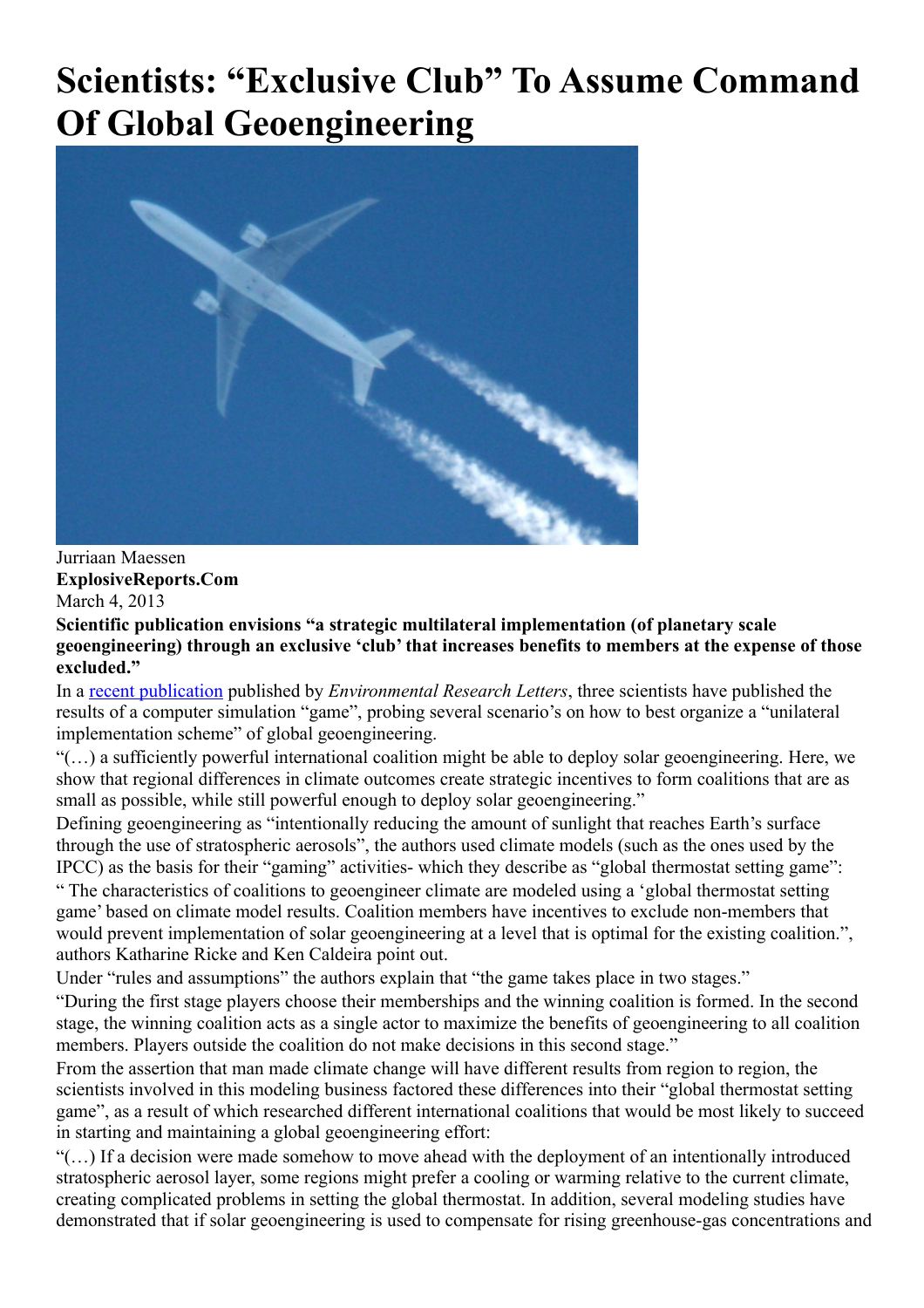is then stopped abruptly, very rapid warming can occur. Thus, if solar geoengineering is ever implemented, stopping suddenly poses a threat."

From this assertion follows a draconian consequence, namely that only a sustained geongineering effort of the earth's atmosphere on the part of an international coalition can do the job. The premise of the paper, supported by their computer simulations, is that an "exclusive club" of nations taking the rein, would be the best way to sustain such a spraying campaign for a sufficient period of time:

"a strategic multilateral implementation through an exclusive 'club' that increases benefits to members at the expense of those excluded. If the option of a global coalition is accounted for in formulating a system of intracoalitional transfers, the game presented here always produces a stable and powerful coalition in which all coalition members benefit from excluding other parties."

The rational behind this seemingly contradictory statement reads as follows:

"Under an exclusive coalitions model of international agreements to geoengineer, if one coalition breaks down, another is ready and eager to take its place. As the potential harm from termination grows (i.e., as the amount of greenhouse-gas forcings being compensated for with geoengineering increases), so too do the incentives to avoid this termination among all potential coalitions."

That the geoengineering efforts by this exclusive club are a thing of the long haul is evident from the authors' assertion that "if the coalition so decides, solar geoengineering can be implemented starting in 2015 and negotiations among club members only will determine the setting of the global thermostat for the next ten years. In each subsequent decade, negotiations begin anew, and determine a new thermostat setting for the next ten years."

After the publication lists the outcomes of their gaming models, they conclude by stating that the "exclusive club" scenario, as opposed to an inclusive one, turns out to be the desired way to move forward:

"(…) the results of our game simulations show the maximum achievable benefits regions can gain by acting strategically to form exclusive clubs; this necessarily imposes damages on non-members relative to their preferences".

The outcomes of this publication are inherently draconian, especially if we take into account the fact that the World Economic Forum in [its latest Global Risks report](http://www3.weforum.org/docs/WEF_GlobalRisks_Report_2013.pdf) warned that a "rogue nation" or individual could "hijack" global climate change for nefarious purposes. The report mentions several possible scenario's, or Xfactors, which could occur in the coming year, among which (page 57) a geoengineering nightmare, according to the report, "in which a country or small group of countries precipitates an international crisis by moving ahead with deployment or large-scale research independent of the global community. The global climate could, in effect, be hijacked by a rogue country or even a wealthy individual, with unpredictable costs to agriculture, infrastructure and global stability."

This is an ironical confusion like only top globalist factions can produce. Where the World Economic Forum warns us about possible "rogue" parties moving ahead with planetary-wide geoengineering schemes, another group of globalist-funded scientists suggest an "exclusive club" shoud take the reins over global spraying efforts to "offset global warming".

In the WEF-report we get the impression that the "rogue" parties described are parties that have not or will not sign onto global agreements presided over by the UN. This, according to the report, "leaves a gap for unregulated experimentation."

"For example", the report states "an island state threatened with rising sea levels may decide they have nothing to lose, or a well funded individual with good intentions may take matters into their own hands. There are signs that this is already starting to occur."

"Recent studies", the report goes on to state, "suggest that a small fleet of aircraft could inject a million tonnes of sulphur compounds into the stratosphere – enough to offset roughly half of the global warming experienced to date – for US\$1-2 billion annually."

According to environmental writer Clive Hamilton in [a 2010 article](http://www.guardian.co.uk/environment/2010/sep/13/geoengineering-coalition-world-climate) for the Guardian "a powerful coalition of forces is quietly constellating around the idea of transforming the Earth's atmosphere by simulating volcanic eruptions to counter the warming effects of carbon pollution. Engineering the planet's climate system is attracting the attention of scientists, scientific societies, venture capitalists and conservative think tanks. Despite the enormity of what is being proposed — nothing less than taking control of Earth's climate system

— the public has been almost entirely excluded from the planning".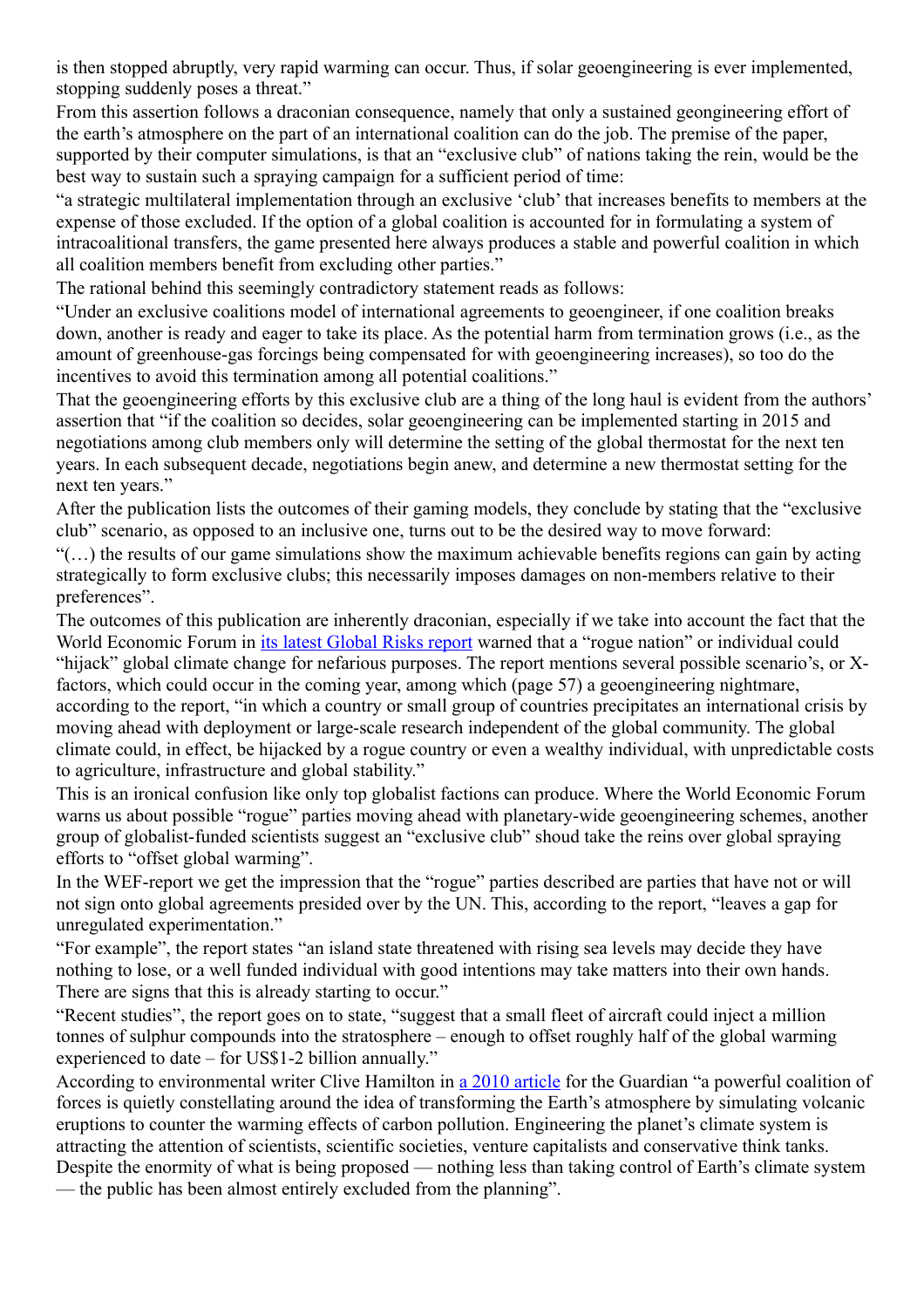In the context of the recent modeling tables published in *Environmental Research Letters*, these words by Hamilton (himself a believer in man-made climate change) have been taken account before they commenced with their "global thermostat setting game". Hamilton wrote in 2010:

"If there is no international agreement an impatient nation suffering the effects of climate disruption may decide to act alone. It is not out of the question that in three decades the climate of the Earth could be determined by a handful of Communist Party officials in Beijing. Or the government of an Australia crippled by permanent drought, collapsing agriculture and ferocious bushfires could risk the wrath of the world by embarking on a climate control project".

Apart from the fact that any planetary scale geoengineering effort would be incomprehensibly irresponsibleand apart from the fact that anthropogenic global warming is in essence a pseudo-science- the fact that scientists are now envisioning an elite club of nations taking the reins in global geoengineering should make the alarm-bells go off all over the place.

<span id="page-2-8"></span><span id="page-2-7"></span><span id="page-2-6"></span><span id="page-2-5"></span><span id="page-2-4"></span>[About these ads](http://en.wordpress.com/about-these-ads/)

#### **Share this:**

- • [Twitter35](http://explosivereports.com/2013/03/04/scientists-exclusive-club-to-assume-command-of-global-geoengineering/?share=twitter&nb=1)
- • [Facebook126](http://explosivereports.com/2013/03/04/scientists-exclusive-club-to-assume-command-of-global-geoengineering/?share=facebook&nb=1)
- •

### **Like this:**

Posted on [March 4, 2013](http://explosivereports.com/2013/03/04/scientists-exclusive-club-to-assume-command-of-global-geoengineering/)  $\rightarrow$  5 Comments This entry was posted in [Explosive Reports.](http://explosivereports.com/category/explosive-reports/) Bookmark the [permalink.](http://explosivereports.com/2013/03/04/scientists-exclusive-club-to-assume-command-of-global-geoengineering/) **5 Responses to Scientists: "Exclusive Club" To Assume Command Of**

## **Global Geoengineering**



1. *[test](http://testdomain.com/)* | [March 17, 2013 at 12:47 pm](#page-2-7) | [Reply](#page-2-6)

After examine a number of of the blog posts in your web site now, and I really like your approach of blogging. I bookmarked it to my bookmark web site listing and shall be checking back soon. Pls try my web site as well and let me know what you think.



2. *[Ayam Tangkap restaurant](http://www.bucesi.com/news/office/newsxp/ReadNews.asp?id=error&NewsID=248&BigClassName=%C2%B5%C3%98%C3%8C%C3%BA%C3%90%C3%82%C3%8E%C3%85&SmallClassName=%C2%B1%C2%B1%C2%BE%C2%A9%C2%B5%C3%98%C3%8C%C3%BA%C3%8E%C3%A5%C2%BA%C3%85%C3%8F%C3%9F&SpecialID=0)* | [March 16, 2013 at 4:20 am](#page-2-5) | [Reply](#page-2-4)

Somebody necessarily lend a hand to make severely posts I might state. This is the first time I frequented your website page and up to now? I amazed with the research you made to make this particular put up incredible. Great activity!

<span id="page-2-3"></span><span id="page-2-2"></span>

# 3. **Frans Bouman** | <u>March 9, 2013 at 2:05 am | [Reply](#page-2-2)</u>

More fear-mongering. These sorts of games are conducted all the time to play out various scenarios and in no way are indicative of anything that will actually be done. There are many geoengineering proposals around for dealing with global warming. The most probable outcome of global warming is that we are not going to do much of anything to slow it down until fossil fuels simply become too expensive for continued economic growth. Whether that will be too late is anybody's guess. Meanwhile, now's the time to buy some nice property on a cliff overlooking Hudson's Bay for your descendents to use as their temperate zone retreat from the tropics.<br>  $\begin{array}{c}\n\bigcirc \bullet \bullet \bullet \bullet \\
\bullet \bullet \bullet \bullet \end{array}$ 

<span id="page-2-1"></span><span id="page-2-0"></span>

### 4. *[Maria](http://blog.ipublishers.co.uk/)* | [March 7, 2013 at 11:56 am](#page-2-1) | [Reply](#page-2-0)

For decades, Hollywood has been programming people to think a global catastrophy can be avoided by the decisive actions of a courageous few, bypassing the democratic process. This will make it easier for the many who already feel powerless to trust "well funded individuals with good intentions."